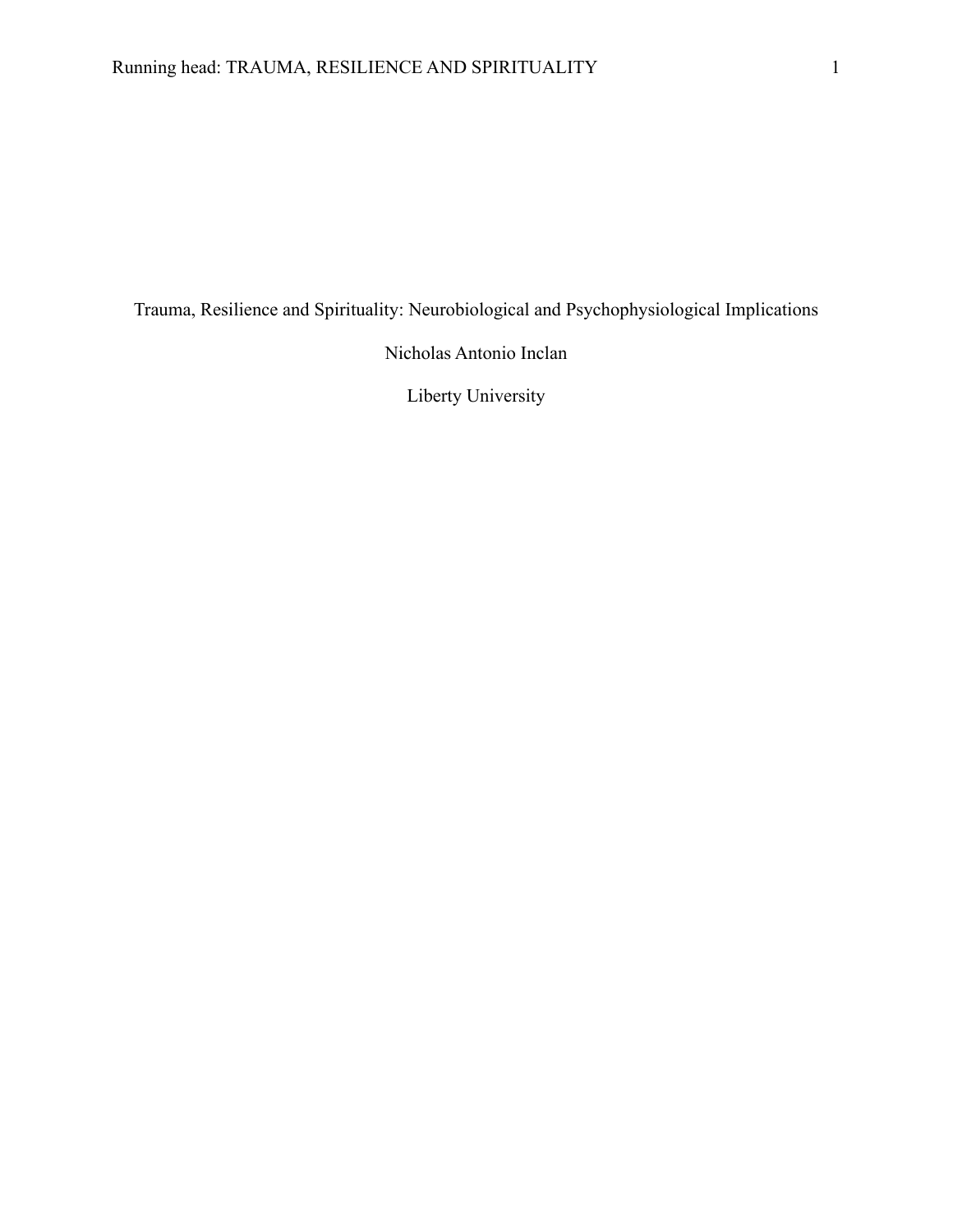### Abstract

Discussed herein is the horrific yet prevalent phenomenon of childhood trauma. Trauma can be defined as an event that may cause psychophysiological or neurobiological damage. Implications of traumatic events are discussed including neurobiological, psychophysiological, emotional, and social issues, as well as, maladaptive behavior development. Resilience is identified as a dynamic process that provides a barrier to traumatic experiences as well as a potential mechanism for reversing the negative neurobiological and psychophysiological effects of trauma. External interventions for developing resilience are mentioned, namely psychotherapy, social engagement and spiritual interventions. Spiritual interventions are identified as social group support found within religious communities as well as the process of renewing one's mind with God's Word.

*Keywords*: psychological, neurobiological, psychoneurological, trauma, childhood trauma, mind renewal, spirituality, religion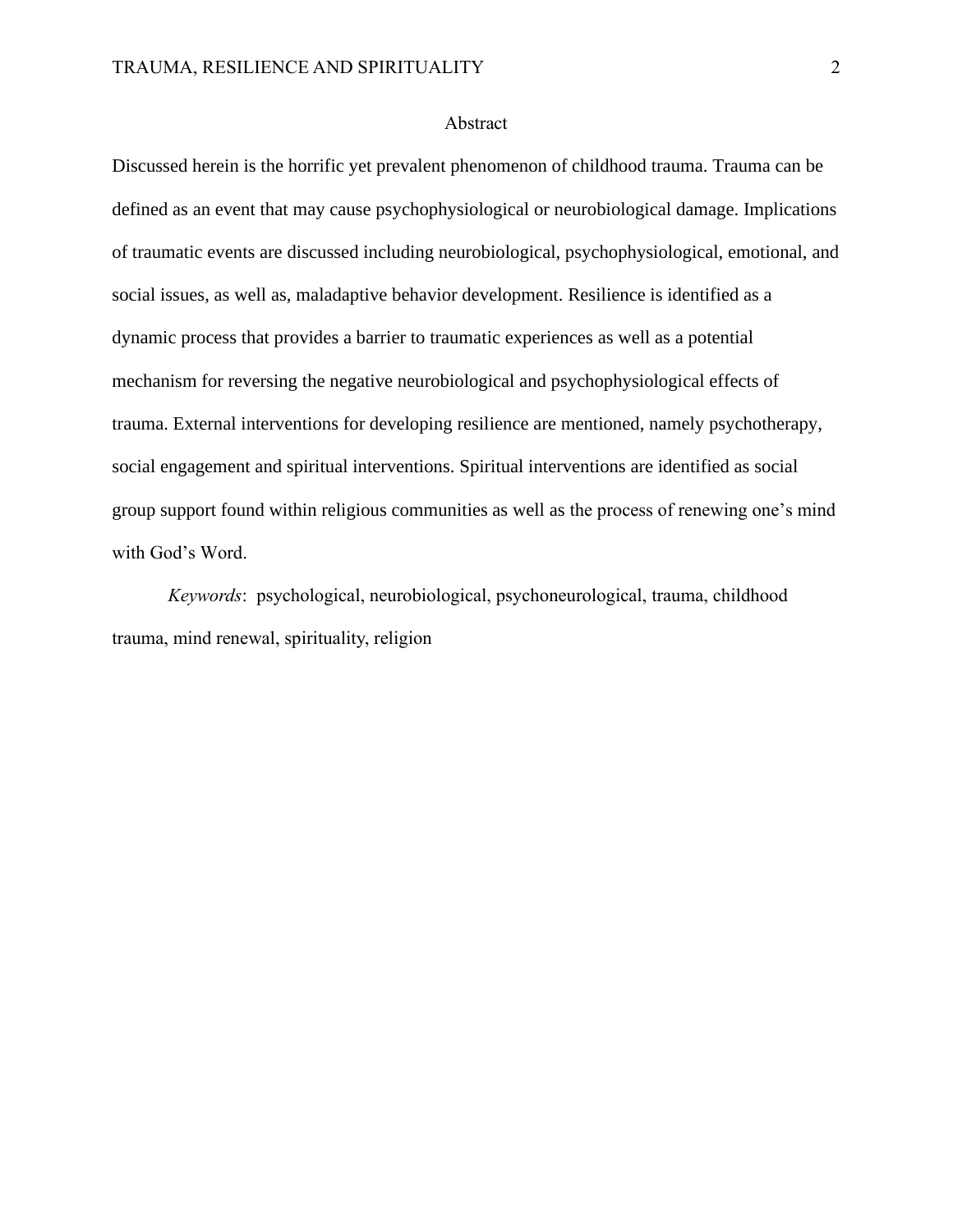Trauma, Resilience and Spirituality: Neurobiological and Psychophysiological Implications

Childhood trauma is an unfortunately common phenomenon which may result in negative neurobiological adaptations (Brewer-Smyth, & Koenig, 2014; Forkey, 2019; Mahajan, 2018). As children are in vital developmental stages, prolonged exposure to severe trauma can result in cerebral architectural development irregularities and contribute to maladaptive behavior and delayed psychophysiological development (Brewer-Smyth, & Koenig, 2014; Forkey, 2019; Oh et al., 2018). Not all children respond or react to trauma in the same manner. There is evidence suggesting that the dynamic process defined as resilience may be a protective factor against the development of maladaptive neurobiological systems and negative psychological health outcomes (Forkey, 2019; Wong, Hall, Justice, & Hernandez, 2015).

#### **Trauma and Resilience**

Childhood trauma is an all-too-common phenomenon within society. Trauma can be described as any experience that results in physiological, neurobiological or psychological impairment (Brewer-Smyth, & Koenig, 2014; Forkey, 2019; Mahajan, 2018). Research has discovered that children who have suffered from adverse childhood experiences (ACEs) can develop maladaptive neurobiological systems (Brewer-Smyth, & Koenig, 2014). Neurobiological systems that are developmentally maladaptive can result in dysfunction in the hypothalamicpituitary-adrenal (HPA) axis and within the neuroendocrine stress system (Brewer-Smyth, & Koenig, 2014; Oh et al., 2018; Forkey, 2019). When a child is subjected to prolonged experiences of trauma without any resolve, the neuroendocrine stress system becomes dysregulated which may result in cerebral architectural malformation as well as a greater probability of future negative psychophysiological health outcomes (Forkey, 2019; Oh et al., 2019). As discussed by González, Gutiérrez, Garcell, & Hernández-Montiel (2014) and Wong et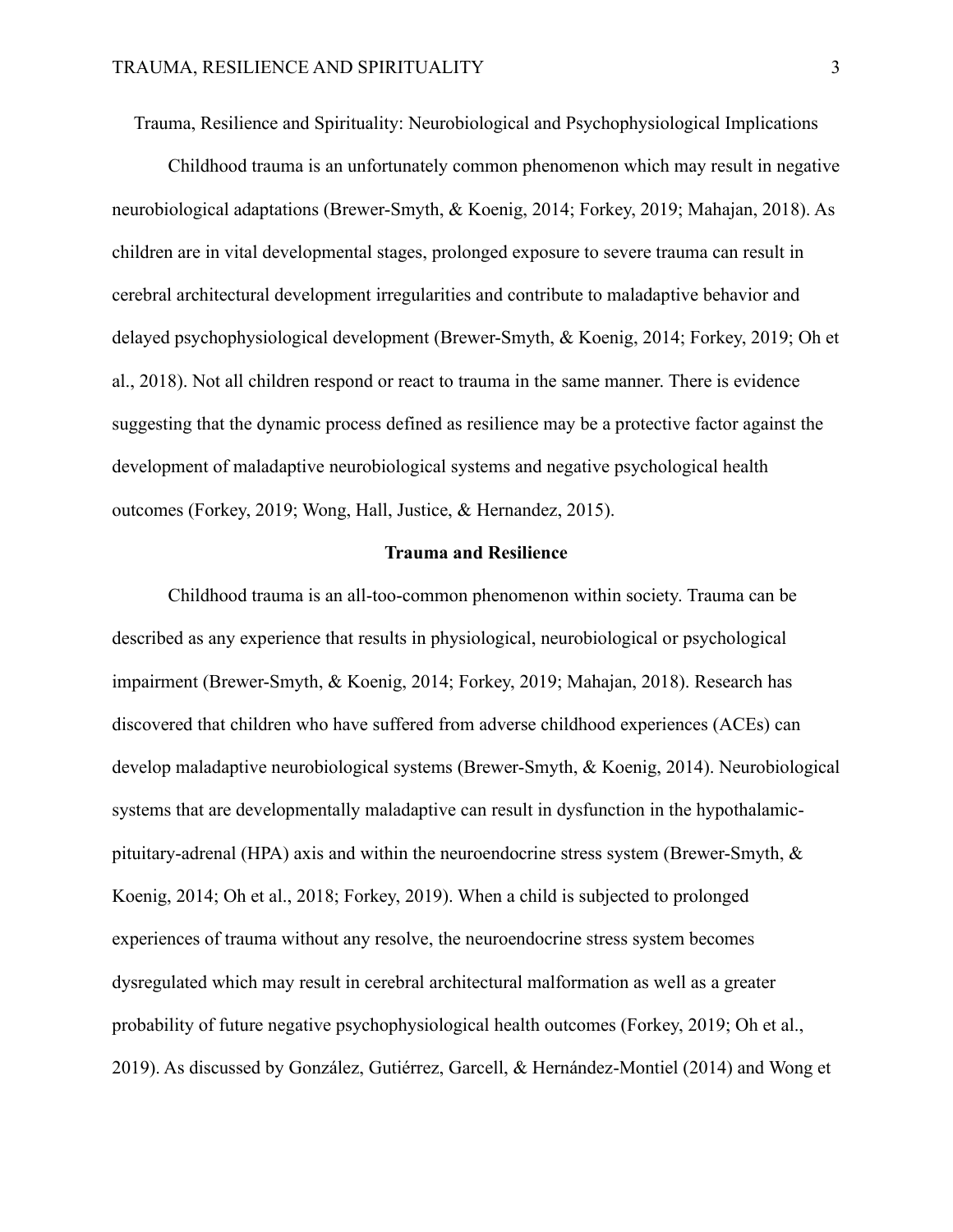al., (2015), early childhood development is vital and occurs rapidly throughout multiple domains including neurobiological, psychophysiological, emotional and social. Trauma has no limitations and may occur throughout a wide variety of experiences including, but not limited to, sexual, psychological, emotional and physical abuse (Mahajan, 2018).

As disheartening as the phenomenon of childhood trauma is, there is a dynamic process that may be utilized when confronting various traumatic experiences (Wong et al., 2015). That process is identified as resilience (Forkey, 2019; Wong et al., 2015; Brewer-Smyth, & Koenig, 2014). Wong et al. (2015) states that resilience is "the process of, capacity for, or outcome of successful adaptation despite challenging or threatening circumstances." (p. 128). Forkey (2019) defines resilience as "a dynamic process of positive adaptation to or in spite of significant adversities." (p. 271). From these definitions, one may infer that resilience is not necessarily the process of eliminating a challenge or significant adversity, but rather thriving despite the adversity and continuing a healthy trajectory of psychological and neurobiological development (Brewer-Smyth, & Koenig, 2014). As discussed by Brewer-Smyth and Koenig (2014), those who are exposed to trauma or adversity do not inevitably develop psychopathologies or neurobiological dysfunction. This suggests that individuals have various levels of resilience. Further research is necessary to better understand how resilience is developed: whether it is inherited, learned or both (Brewer-Smyth, & Koenig, 2014; Wong et al., 2015).

#### **Spirituality: A Factor in Trauma and Resilience?**

As discussed, those who have suffered or are suffering from trauma are not inevitably illfated to manifest psychopathologies or long-term neurobiological abnormalities (Brewer-Smyth, & Koenig, 2014). Evidence supports the inference that those yielding a high level of resilience have a greater predisposition to mitigate adverse outcomes (Brewer-Smyth, & Koenig, 2014).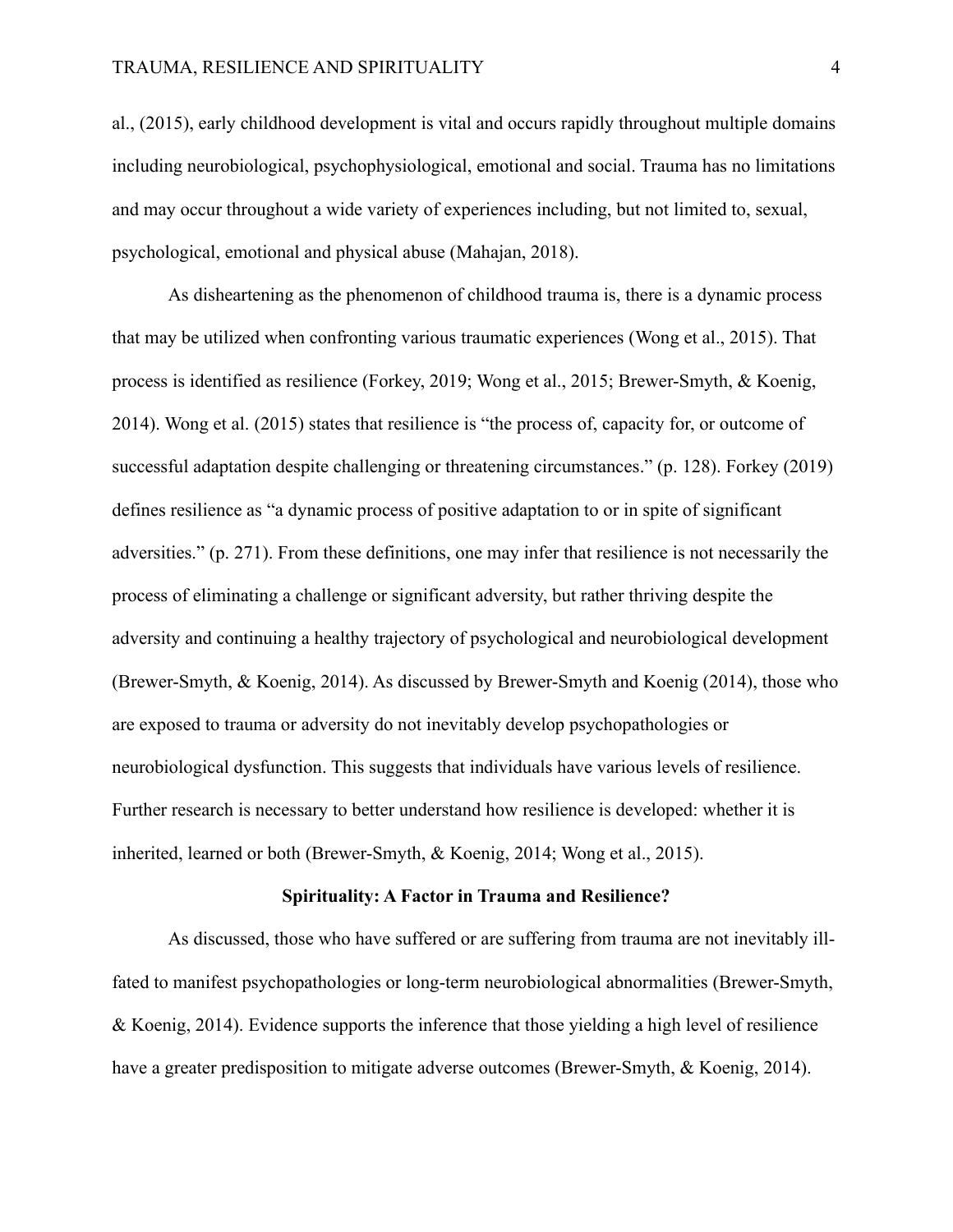## TRAUMA, RESILIENCE AND SPIRITUALITY 5

Though further research is warranted to better understand resilience, whether it is inherited or learned, there are several proposed interventions to develop extrinsic resilience including psychotherapy, spiritual interventions, and social engagement. Developing one's resilience may contribute to reversing or mitigating neurobiological and psychological abnormalities associated with trauma (Oh et al., 2018). Spiritually speaking, studies have elucidated correlations between spirituality and positive promotion of mental health and overall well-being (Brewer-Smyth, & Koenig, 2014). A spiritual practice that has proven to promote psychophysiological well-being is religious attendance (Brewer-Smyth, & Koenig, 2014). The literature does not reveal any specific denomination or religion; thus, one may infer that any group support could theoretically develop the necessary underlying psychological processes to promote posttraumatic well-being. Further research is necessary to better understand the underlying psychological processes and timing of interventions that promote and foster psychophysiological well-being in the context of spirituality and religion (Brewer-Smyth, & Koenig, 2014).

Although not an empirical scientific perspective, the Word of God reveals a process to develop one's psychophysiological well-being: an essential methodology for spiritual development and a process for developing resilience. That process is the renewal of one's mind with God's Word (Romans 12, AMP). There are multiple places throughout the Word of God that support the benefits of renewing one's mind and taking control of one's cognitions including, but not limited to, Romans 12:2, Colossians 3:2, Philippians 4:8, 2 Corinthians 10:5, Proverbs 23:7, Matthew 6:25, John 4:1 and Ephesians 6:11. The Word of God does not fit within the scientific framework of empirical research, however, the literature does support the inference of developing resilience through psychological mechanisms similar to those referenced in the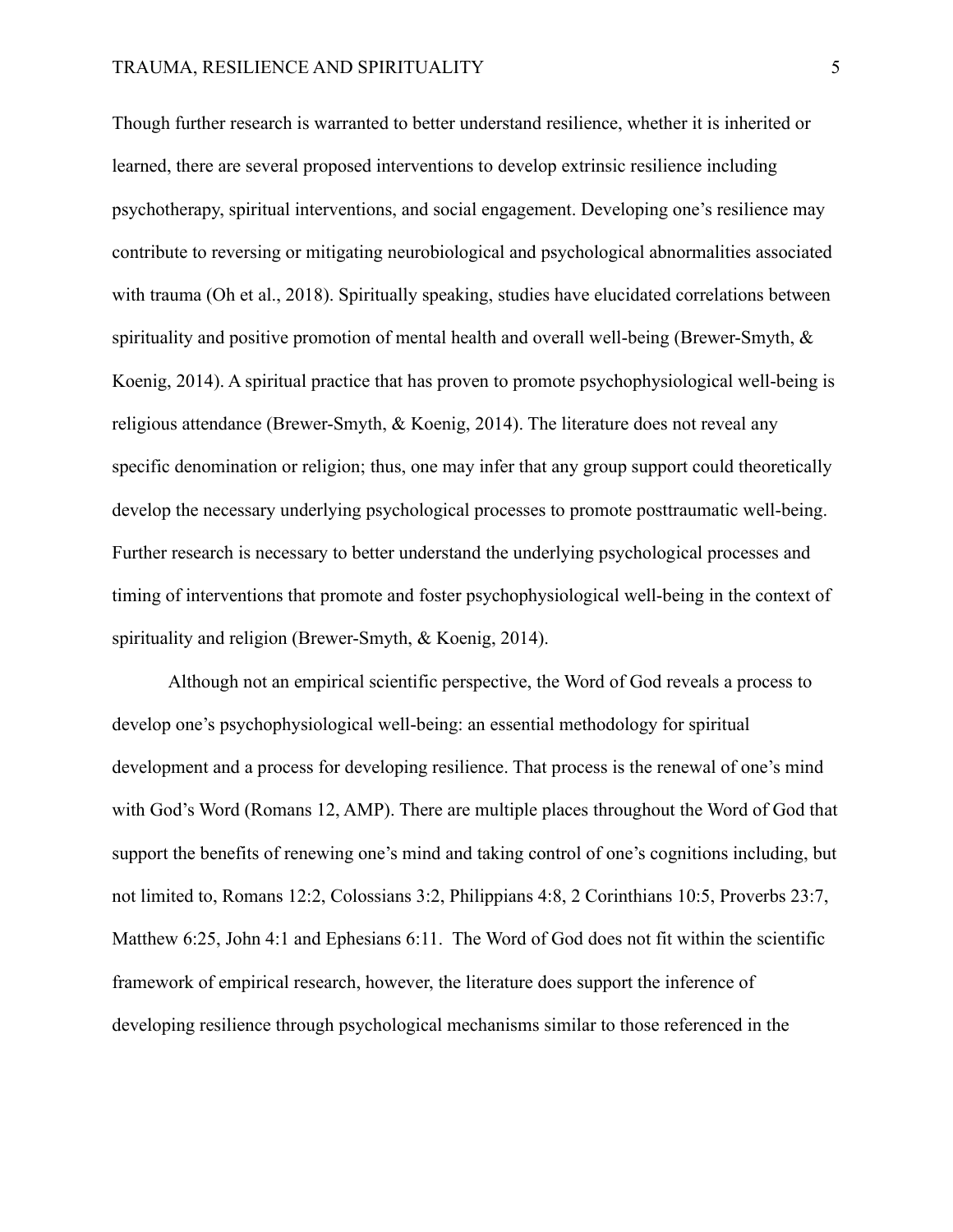aforementioned scriptures. Brewer-Smyth and Koenig (2014) mention this process as "mind renewal".

#### **Conclusion**

Childhood trauma is a horrific phenomenon that is unfortunately prevalent throughout society (Mahajan, 2018). Children who are continuously exposed to trauma for prolonged periods of time have a great risk for neurobiological dysregulation and psychological deficiencies (Brewer-Smyth, & Koenig, 2014; Forkey, 2019; Mahajan, 2018). Neurobiological dysregulation may contribute to neuroendocrine system dysfunction, maladaptive cerebral architectural development and maladaptive development of other vital organ systems (Brewer-Smyth, & Koenig, 2014; Oh et al., 2018; Forkey, 2019; Mahajan, 2018). Dysfunction of neurobiological systems may contribute to developmental delays across multiple domains including psychophysiological, emotional and social (Brewer-Smyth, & Koenig, 2014; Oh et al., 2018; Forkey, 2019; Wong et al., 2015). Although the literature reveals the harsh reality of the impacts of childhood trauma, it also reveals hope. As discussed by Brewer-Smyth and Koenig (2014), not all individuals are symptomatic after a traumatic event. Exposure to trauma does not inevitably result in psychopathologies, cognitive impairment or maladaptive behaviors (Brewer-Smyth, & Koenig, 2014). Individuals who show little to no post traumatic effects may have a higher degree of resilience providing them with the ability to better manage traumatic experiences (Brewer-Smyth, & Koenig, 2014; Forkey, 2019). A number of interventions are suggested for developing resilience such as psychological, social and spiritual. The Word of God, albeit not fit for the scientific empirical framework, does provide an approach that literature supports as a methodology that may promote resilience; Brewer-Smyth and Koenig (2014) reference the approach as "mind renewal". Given the state of the literature, further research is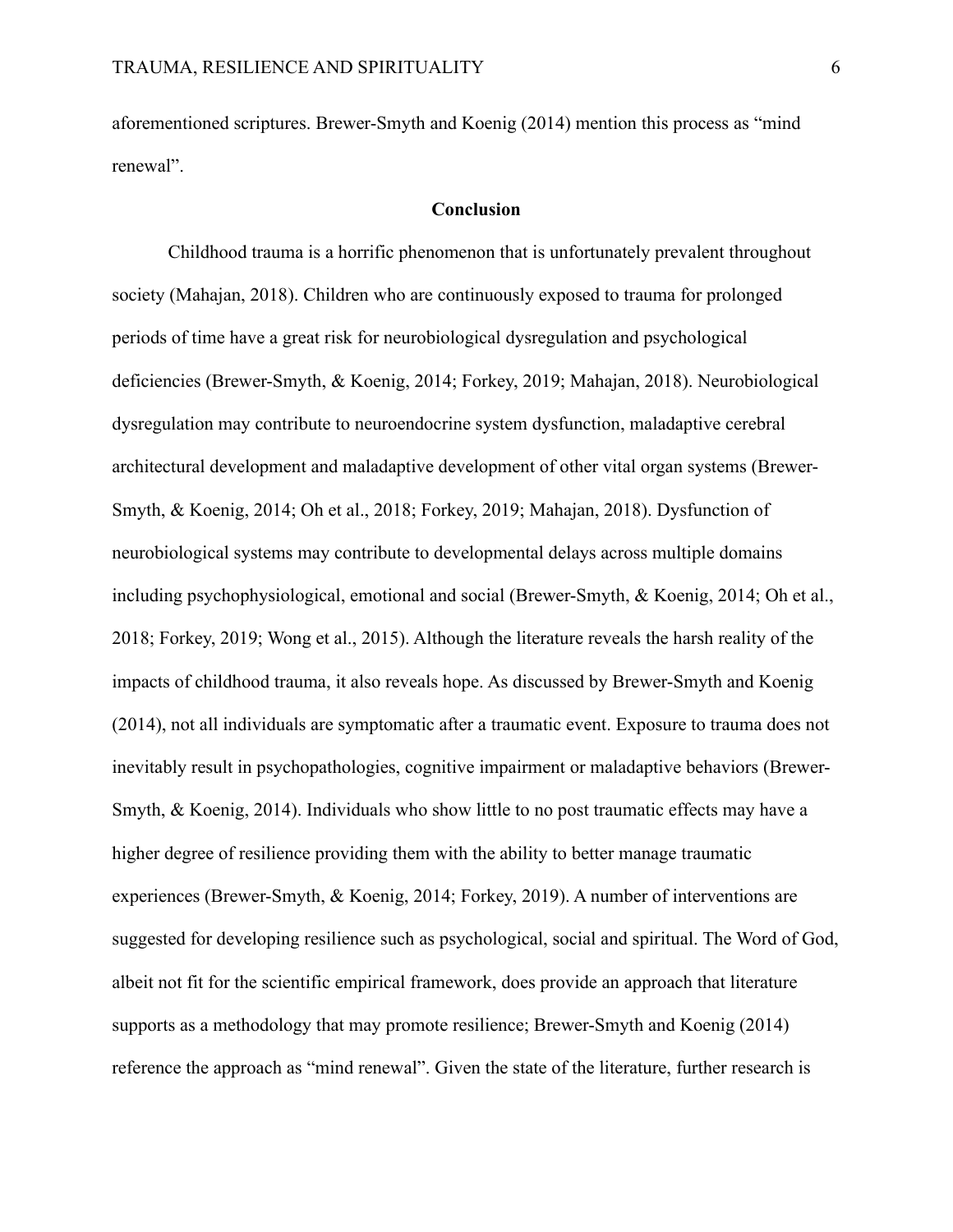# TRAUMA, RESILIENCE AND SPIRITUALITY 7

still warranted. Little is known concerning whether resilience is intrinsic or extrinsic to an individual, the psychobiological mechanisms associated with trauma and resilience, the outcomes of various interventions and optimal timing of said interventions (Brewer-Smyth, & Koenig, 2014; Mahajan, 2018). Future research should be directed towards these domains to further expand the literature regarding the relationship between trauma, resilience and spirituality.